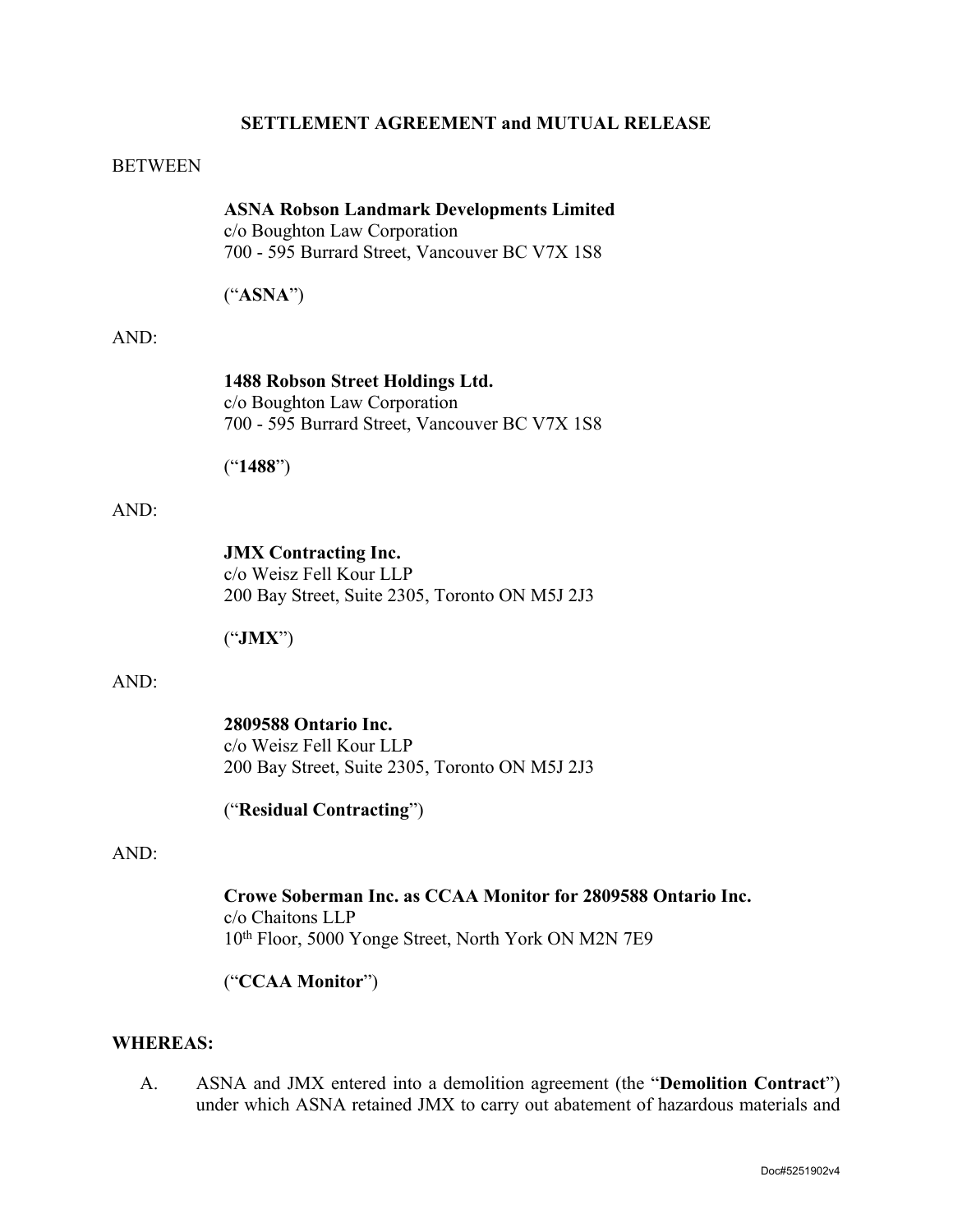demolish a building known as the 1400 Robson Empire Landmark Hotel in Vancouver, British Columbia (the "**Demolition Project**").

B. 1488 is the owner of the Demolition Project lands, legally known as:

PID 003-511-138 LOT 1 BLOCK 44 PLAN VAP15341 DISTRICT LOT 185 LAND DISTRICT 36

("**the Lands**").

- C. ASNA alleged a contractual liquidated damages claim against JMX in the amount of \$1,652,400.00 (the "**LD Claim**").
- D. JMX filed liens on title to the Lands (the "**Liens**") in the amounts of \$6,595,998.52 on August 23, 2019 and \$127,552.21 on October 25, 2019.

On April 20, 2020, JMX filed a Notice of Intention to Make a Proposal pursuant to the *Bankruptcy and Insolvency Act,* and Crowe Soberman Inc. was appointed as proposal trustee (the "**NOI Proceedings**"). On September 29, 2020, the NOI Proceedings were converted to CCAA proceedings and Crowe Soberman Inc. was appointed as CCAA Monitor.

- E. On July 23, 2020, JMX commenced action no VLC-S-S-207196 in the Vancouver Registry of the Supreme Court of British Columbia in order to prosecute its Liens and contractual claims against ASNA and 1488 (the "**JMX Claim**").
- F. Pursuant to the terms of a security agreement, ASNA and 1488 provided to the CCAA Monitor, Lien Bond No. VM6043019 in the amount of \$3,000,000 (the "**Lien Bond**") dated December 21, 2020 and obtained a discharge of the Liens from title to the Lands.
- G. On February 2, 2021, the court approved a restructuring transaction that resulted in, *inter alia*:
	- a. vesting out of JMX and transferring to Residual Contracting, ASNA's claims against JMX, including the LD Claim ("**ASNA's Claims**"); and
	- b. vesting in Residual Contracting all the rights of JMX in the Demolition Contract.
- H. The parties agree to resolve the LD Claim, the ASNA Claims and the JMX Claim (collectively, the "**Claims**") in accordance with the terms of this Agreement.

NOW THEREFORE in consideration of the promises and covenants contained herein and or good and valuable consideration, the receipt and adequacy of which is hereby acknowledged, the Parties hereby agree as follows:

1. ASNA shall pay \$75,000.00 (the "**Settlement Funds**") to the CCAA Monitor.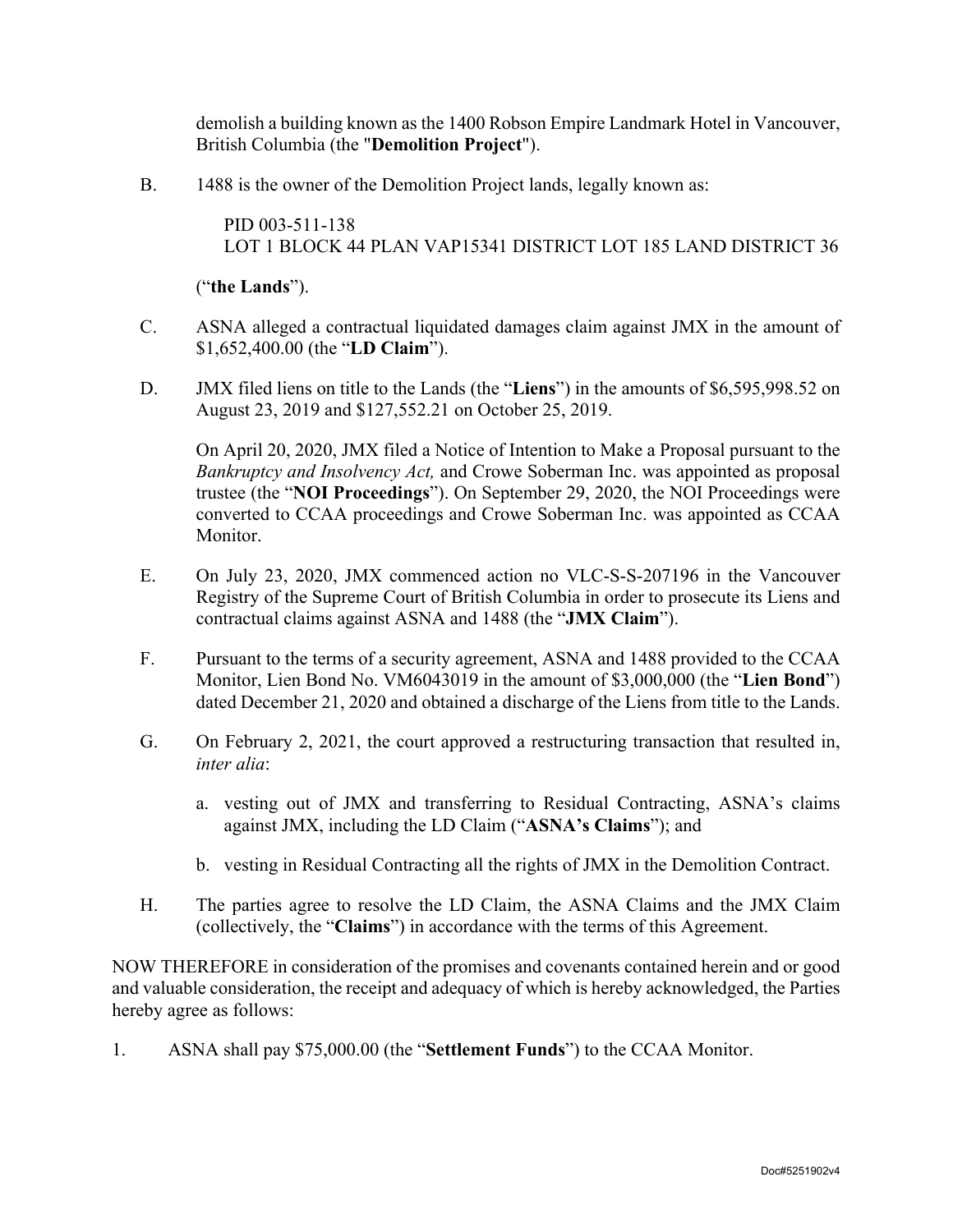- 2. The Settlement Funds will be used by the CCAA Monitor to pay the fees and expenses of the CCAA Monitor and its legal counsel in connection with this Settlement in a maximum amount of \$20,000.00, with the balance of the funds to be held by the CCAA Monitor in trust and distributed in accordance with a further order of the Ontario Superior Court of Justice (Commercial List) (the "**Court**").
- 3. Upon obtaining the Approval Order (as defined below) and upon receipt of the Settlement Funds, the CCAA Monitor shall deliver to counsel for ASNA:
	- i. a Consent Order, dismissing the JMX Claim, in the form attached as Schedule "A" to this Agreement (the "**Consent Order**"); and
	- ii. the Lien Bond.
- 4. The Parties shall each bear their own legal costs arising from the Claims.

## **Court Approval of Settlement**

- 5. This Settlement is conditional on Residual Contracting obtaining an order from the Court approving this Settlement (the "**Approval Order**").
- 6. The CCAA Monitor and Residual Contracting will use best efforts to bring a motion for the Approval Order by November 23, 2021.

#### **No Renewal of Lien Bond**

7. The Parties agree that ASNA and 1488 are not required to renew the Lien Bond, which is set to expire on November 25, 2021.

## **Release of JMX and Residual Contracting by ASNA and 1488**

- 8. For and in consideration of the mutual covenants herein, ASNA and 1488 do hereby, for themselves and their assigns, release, remise and forever discharge Residual Contracting, and JMX their officers, directors, contractors and employees from and of any and all claims, suits and demands howsoever arising, whether at law or in equity, relating to or in connection with the Claims.
- 9. ANSA and 1488 agree not to make or claim or take any proceedings against any other person, corporation or entity who might claim contribution or indemnity from JMX or Residual Contracting.

## **Release of ASNA and 1488 by JMX and Residual Contracting**

10. For and in consideration of the mutual covenants herein, JMX and Residual Contracting do hereby, for themselves and their assigns, release, remise and forever discharge ASNA and 1488, their officers, directors, contractors and employees from and of any and all claims, suits and demands howsoever arising, whether at law or in equity relating to or in connection with the Claims.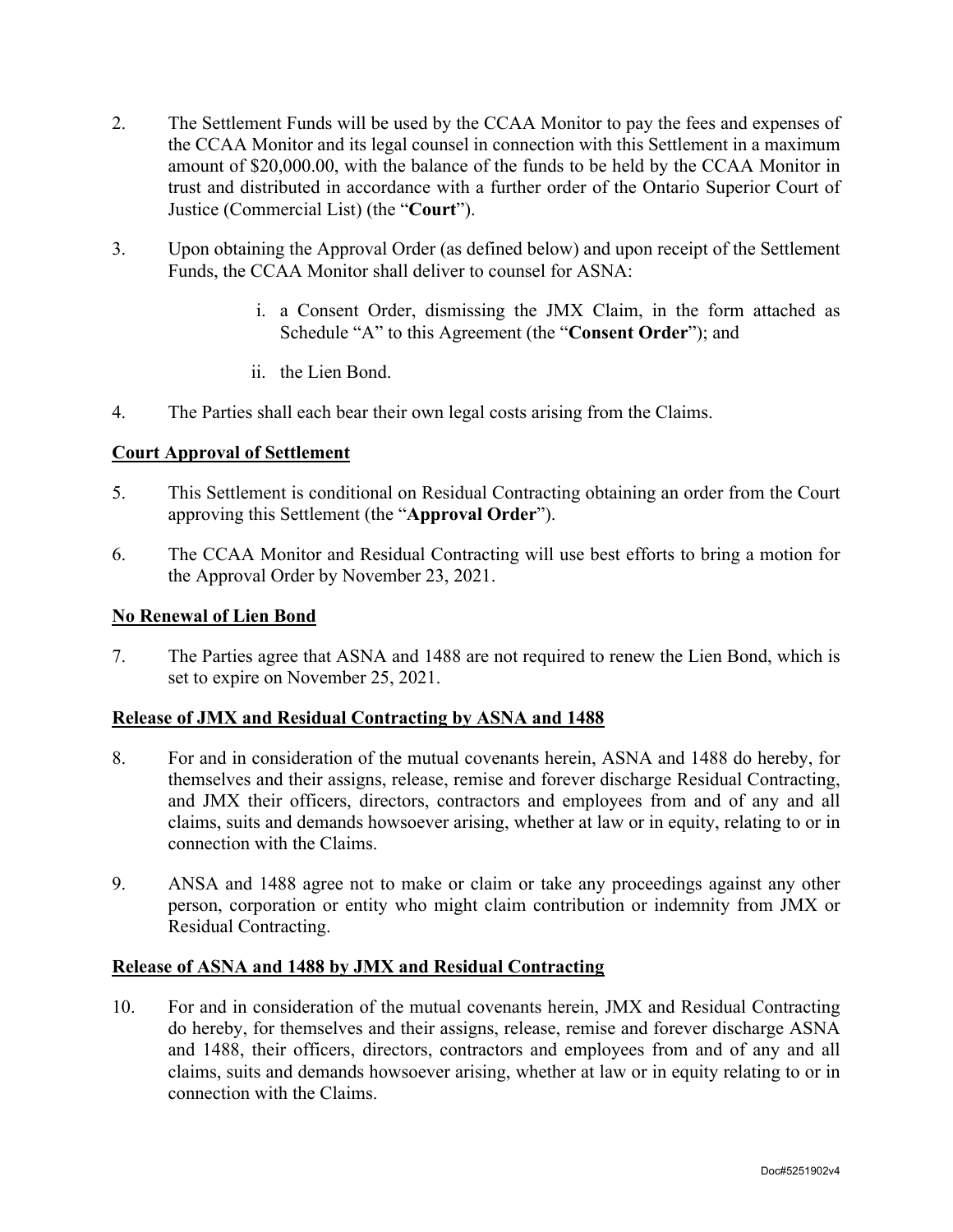11. JMX and Residual Contracting agree not to make or claim or take any proceedings against any other person, corporation or entity who might claim contribution or indemnity from ASNA or 1488.

#### **General Provisions**

- 12. It is acknowledged that this Settlement Agreement and Mutual Release evidences the resolution of disputed claims, responsibility for which is denied by each Party.
- 13. The Parties hereto acknowledge that they have had an opportunity to obtain independent legal advice with respect to this Settlement Agreement and Mutual Release.
- 14. It is understood and agreed that this Settlement Agreement and Mutual Release is based upon the Parties understanding of the facts existing as of the time of these presents. This Settlement Agreement and Mutual Release shall be of effect notwithstanding the subsequent discovery of other facts relevant to the Claims.
- 15. This Settlement Agreement and Mutual Release is governed by the laws of Canada and the Province of Ontario.
- 16. This Settlement Agreement and Mutual Release may be executed in counterparts and may be delivered by way of electronic means.

## **ASNA Robson Landmark Developments Limited**

**JMX Contracting Inc.**  by its authorized signatory:

by its authorized signatory:

Dated this \_\_\_\_\_\_\_ day of \_\_\_\_\_\_\_\_\_, Dated this \_\_\_\_\_\_\_ day of \_\_\_\_\_\_\_\_\_\_, 2021.

## **1488 Robson Street Holdings Ltd.**

by its authorized signatory:

2021.

by its authorized signatory:

**for 2809588 Ontario Inc.** 

Dated this \_\_\_\_\_\_ day of \_\_\_\_\_\_\_\_\_, 2021.

\_\_\_\_\_\_\_\_\_\_\_\_\_\_\_\_\_\_\_\_\_\_\_\_\_\_\_\_\_\_\_\_\_\_

Dated this 16th day of November, 2021.

 $\overline{15}$ 

**Crowe Soberman Inc. as CCAA Monitor**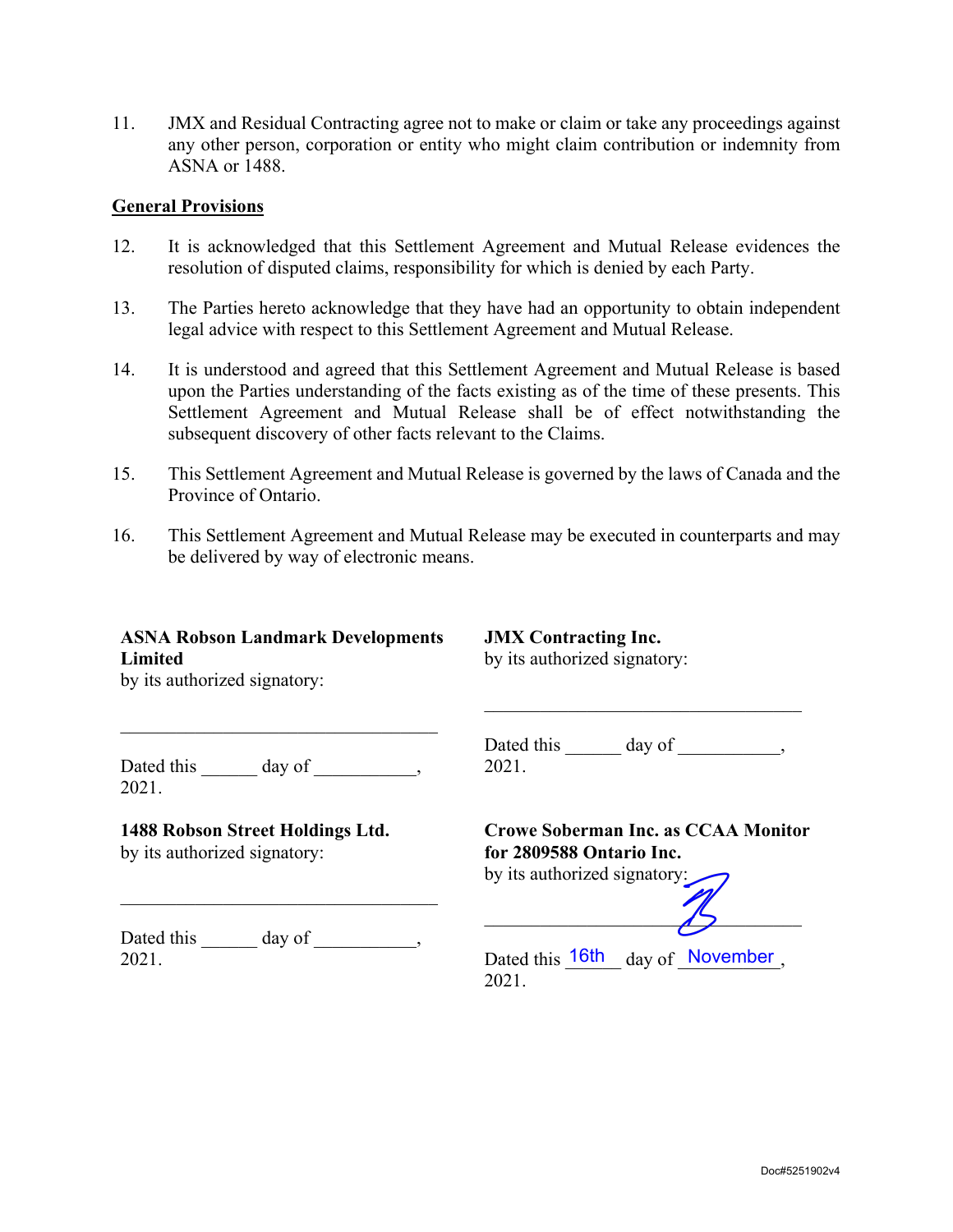## **2809588 Ontario Inc.**

by its authorized signatory:

Dated this day of the day of the set of the set of the set of the set of the set of the set of the set of the set of the set of the set of the set of the set of the set of the set of the set of the set of the set of the se 2021.